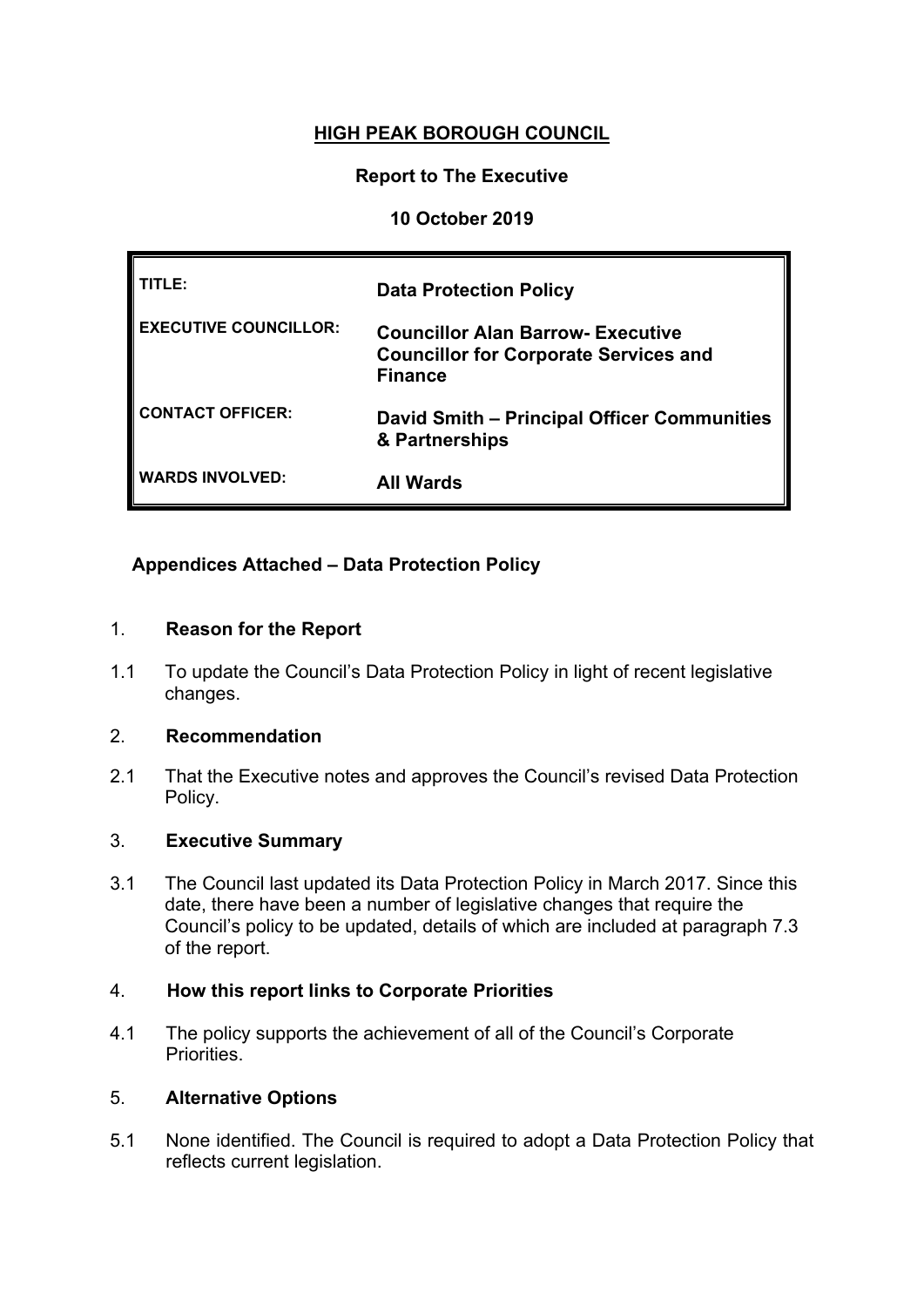### 6. **Implications**

### 6.1 Community Safety - (Crime and Disorder Act 1998)

The data protection policy would apply to the processing of community safety-related information.

### 6.2 Workforce

All staff members will be expected to operate under the policy in a manner that is compatible with the requirements of the Data Protection Act 2018.

### 6.3 Equality and Diversity/Equality Impact Assessment

Not applicable.

6.4 Financial Considerations

There will be an ongoing requirement for training officers and Elected Members but these costs will be met from existing budgets.

### 6.5 Legal

The policy seeks to ensure that the Council is compliant with the Data Protection Act 2018 and General Data Protection Regulation (GDPR) (EU 2016/679).

#### 6.6 Sustainability

No specific implications.

# 6.7 Internal and External Consultation

N/A

#### 6.8 Risk Assessment

Non-compliance with data protection principles can lead to poor decision making, inefficient business processes, inconvenience or harm to residents and others, reputational damage to the Authority, or enforcement action by the Information Commissioner's Office.

# Mark Trillo **Executive Director (People) and Monitoring Officer**

**Web Links and Background Papers**

### **Contact details**

David Smith